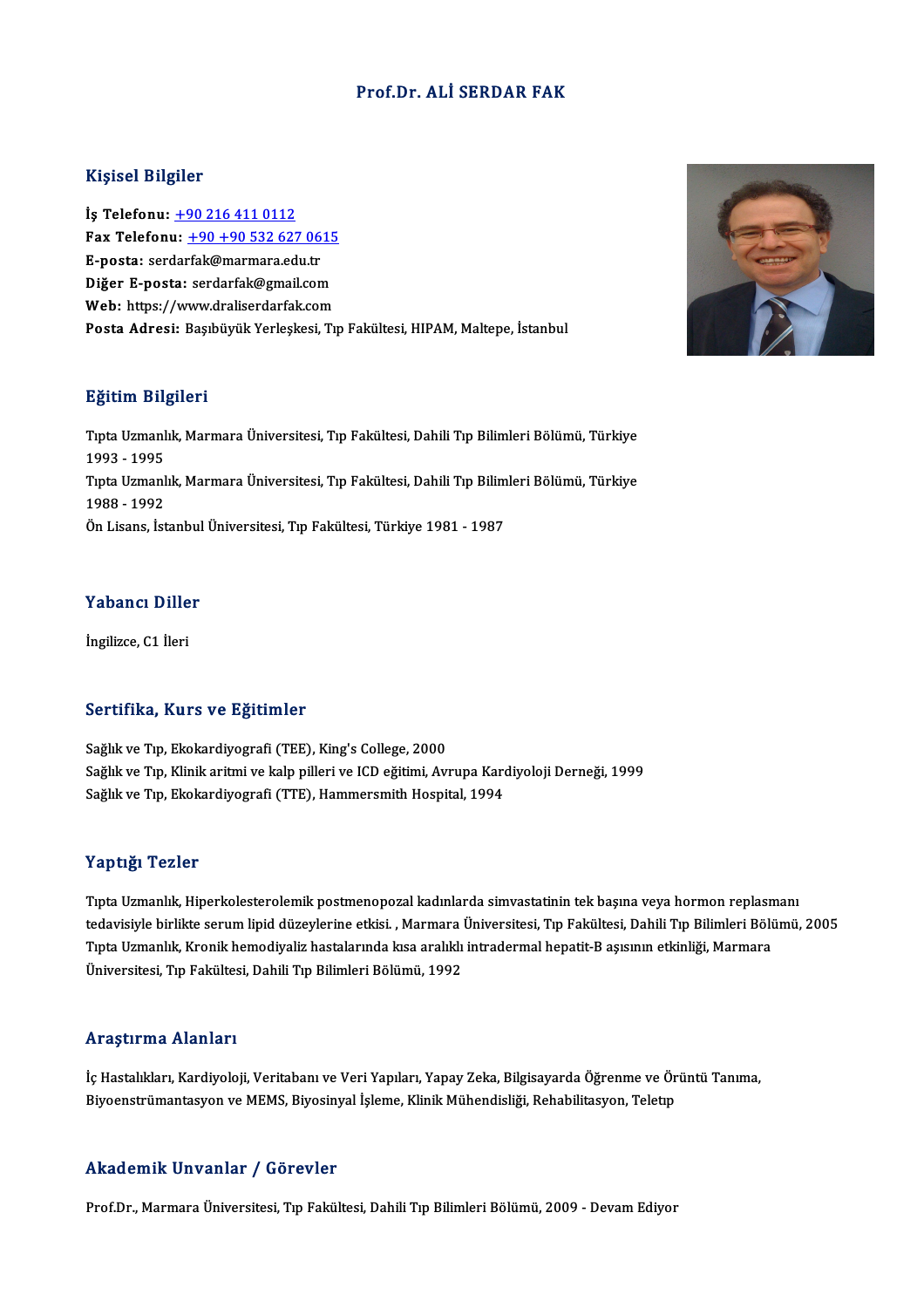Doç.Dr., Marmara Üniversitesi, Tıp Fakültesi, Dahili Tıp Bilimleri Bölümü, 2005 - 2009 Doç.Dr., Marmara Üniversitesi, Tıp Fakültesi, Dahili Tıp Bilimleri Bölümü, 2005 - 2009<br>Doç.Dr., Marmara Üniversitesi, Tıp Fakültesi, Dahili Tıp Bilimleri Bölümü, 2002 - 2005<br>Yrd Doc.Dr., Marmara Üniversitesi, Tıp Fakültesi Doç.Dr., Marmara Üniversitesi, Tıp Fakültesi, Dahili Tıp Bilimleri Bölümü, 2005 - 2009<br>Doç.Dr., Marmara Üniversitesi, Tıp Fakültesi, Dahili Tıp Bilimleri Bölümü, 2002 - 2005<br>Yrd.Doç.Dr., Marmara Üniversitesi, Tıp Fakültesi Yrd.Doç.Dr., Université de Lausanne (University of Lausanne), Centre Hospitaliere Universitaire Voudois, Cardiologie,<br>1999 - 2000 Yrd.Doc.Dr., Marmara Üniversitesi, Tıp Fakültesi, Dahili Tıp Bilimleri Bölümü, 1996 - 2002

### Akademik İdari Deneyim

Anabilim/Bilim Dalı Başkanı, Marmara Üniversitesi, Tıp Fakültesi, Dahili Tıp Bilimleri Bölümü, 2019 - Devam Ediyor TIRUGETINI TUGIT DENEYTIR<br>Anabilim/Bilim Dalı Başkanı, Marmara Üniversitesi, Tıp Fakültesi, Dahili Tıp Bilimleri Bölümü, 2019 - Devam Ediyor<br>Uygulama ve Araştırma Merkezi Müdürü, Marmara Üniversitesi, Tıp Fakültesi, Dahili Anabili<br>Uygulai<br>Ediyor<br>Marma Uygulama ve Araştırma Merkezi Müdürü, Marmar<br>Ediyor<br>Marmara Üniversitesi, Tıp Fakültesi, 2004 - 2004<br>Marmara Üniversitesi, Tıp Fakültesi, 2004 - 2004

Ediyor<br>Marmara Üniversitesi, Tıp Fakültesi, 2004 - 2004<br>Mezuniyet Sonrası Eğitim Sorumlusu, Marmara Üniversitesi, Tıp Fakültesi, Dahili Tıp Bilimleri Bölümü, 2002 - 2004<br>Fakülte Kunulu Üvesi, Marmara Üniversitesi, Tıp Fakü Marmara Üniversitesi, Tıp Fakültesi, 2004 - 2004<br>Mezuniyet Sonrası Eğitim Sorumlusu, Marmara Üniversitesi, Tıp Fakültesi, Dahili Tıp Bilimleri Bölüm<br>Fakülte Kurulu Üyesi, Marmara Üniversitesi, Tıp Fakültesi, Dahili Tıp Bil Fakülte Kurulu Üyesi, Marmara Üniversitesi, Tıp Fakültesi, Dahili Tıp Bilimleri Bölümü, 1997 - 1999<br>Ders Kurulu Başkanı, Marmara Üniversitesi, Tıp Fakültesi, Dahili Tıp Bilimleri Bölümü, 1994 - 1995

### Yönetilen Tezler

FAK A.S., Maskelenmiş hipertansiyonu olan ve olmayan Tip 2 diabetes mellitus hastalarında hipertansif hedef organ hasarı sıklığı, Tıpta Uzmanlık, D.Bilgin(Öğrenci), 2010

#### Araştırma Altyapısı Bilgileri

Araştırma Altyapısı Bilgileri<br>Fak A.S. , Akıcı A., Küçükgüzel Ş. G. , Arıkan İ. H. , Yavuz D., Altıkardeş Z. A. , Akman M., Marmara Üniversitesi<br>Hinertansiyen ve Ateresklenez Eğitim Arastırma ve Uygulama Markari Osek 3011 111 ayen ina 1115 ap ist Birgirosk<br>Fak A. S. , Akıcı A., Küçükgüzel Ş. G. , Arıkan İ. H. , Yavuz D., Altıkardeş Z. A. , Akman<br>Hipertansiyon ve Ateroskleroz Eğitim Araştırma ve Uygulama Merkezi, Ocak 2011

# Hipertansiyon ve Ateroskleroz Eğitim Araştırma ve Uygulama Merkezi, Ocak 2011<br>SCI, SSCI ve AHCI İndekslerine Giren Dergilerde Yayınlanan Makaleler

- CI, SSCI ve AHCI Indekslerine Giren Dergilerde Yayınlanan Makaleler<br>I. Baseline characteristics predicting clinical outcomes and serious adverse events in middle-aged<br>hypertensiye wemen: a subanalysis of the SPPINT in wem Baseline characteristics predicting clinical outcomes and serious adverse even<br>hypertensive women: a subanalysis of the SPRINT in women aged  $<$  65 years<br>Avdin V, AVICLA, Sakarya S, AVMAN M, FAV A, S hypertensive women: a subanalysis of the SPRINT in women aged  $< 65$  years Aydin V., AKICI A., Sakarya S., AKMAN M., FAK A. S. hypertensive women: a subanalysis of the SPRINT in women aged < 65 years<br>Aydin V., AKICI A., Sakarya S., AKMAN M., FAK A. S.<br>TURKISH JOURNAL OF MEDICAL SCIENCES, cilt.50, sa.5, ss.1298-1306, 2020 (SCI İndekslerine Giren De Aydin V., AKICI A., Sakarya S., AKMAN M., FAK A. S.<br>TURKISH JOURNAL OF MEDICAL SCIENCES, cilt.50, sa.5, ss.1298-1306, 2020 (SCI İndekslerine Giren Dergi)<br>II. A novel method for dipper/non-dipper pattern classification
- TURKISH<br>**A** novel<br>patients<br>Altkordes A novel method for dipper/non-dipper pattern classification<br>patients<br>Altıkardeş Z.A. , Kayikli A., Korkmaz H., Erdal H., Baba A. F. , Fak A. S.<br>TECHNOLOCY AND HEALTH CAPE. silt 27, 2019 (SSL Indekslerine Gi

patients<br>Altıkardeş Z. A. , Kayikli A., Korkmaz H., Erdal H., Baba A. F. , Fak A. S.<br>TECHNOLOGY AND HEALTH CARE, cilt.27, 2019 (SCI İndekslerine Giren Dergi)

### III. Expert panel on cost analysis of atrial fibrillation TECHNOLOGY AND HEALTH CARE, cilt.27, 2019 (SCI İndekslerine Giren Dergi)<br>Expert panel on cost analysis of atrial fibrillation<br>Fak A. S. , Kucukoglu M. S. , Fak N. A. , DEMİR M., AĞAÇDİKEN AĞIR A., DEMİRTAŞ M., Kose S., Ozd Expert panel on cost analysis of atrial fibrillation<br>Fak A. S. , Kucukoglu M. S. , Fak N. A. , DEMİR M., AĞAÇDİKEN AĞIR A., DEMİRTAŞ M., Kose S., Ozden<br>ANATOLIAN JOURNAL OF CARDIOLOGY, cilt.13, sa.1, ss.26-38, 2013 (SCI İn ANATOLIAN JOURNAL OF CARDIOLOGY, cilt.13, sa.1, ss.26-38, 2013 (SCI Indekslerine Giren Dergi)

IV. Polymorphisms of the angiotensin-converting enzyme and angiotensinogen gene in patients with Polymorphisms of the angiotensin-converting enzyme and angiotensinogen gene in<br>atrial fibrillation.<br>Topal N., Ozben B., Hancer V., Tanrikulu A., Diz-Kucukkaya R., Fak A. S. , Basaran Y., Yesildag O.<br>Journal of the ronin an

atrial fibrillation.<br>Topal N., Ozben B., Hancer V., Tanrikulu A., Diz-Kucukkaya R., Fak A. S. , Basaran Y., Yesildag O.<br>Journal of the renin-angiotensin-aldosterone system : JRAAS, cilt.12, ss.549-56, 2011 (SCI İndekslerin Topal N<br>Journal<br>Dergi)<br>POLYN Journal of the renin-angiotensin-aldosterone system : JRAAS, cilt.12, ss.549-56, 2011 (SCI İndekslerine Giren<br>Dergi)<br>V. POLYMORPHISMS OF THE ANGIOTENSIN CONVERTING ENZYME AND ANGIOTENSINOGEN GENE IN

Dergi)<br>V. POLYMORPHISMS OF THE ANGIOTENSIN CONVERTING ENZYME AND ANGIOTENSINOGEN GENE IN<br>PATIENTS WITH ATRIAL FIBRILLATION POLYMORPHISMS OF THE ANGIOTENSIN CONVERTING ENZYME AND ANGIOTENSINOGEN GENE IN<br>PATIENTS WITH ATRIAL FIBRILLATION<br>Topal N.P., Ozben B., Hancer V.S., Tanrikulu A.M., Kucukkaya R.D., Fak A.S., Erdogan O., Basaran Y., Yesildag

PATIENTS WITH ATRIAL FIBRILLATION<br>Topal N. P. , Ozben B., Hancer V. S. , Tanrikulu A. M. , Kucukkaya R. D. , Fak A. S. , Erdogan O<br>INTERNATIONAL JOURNAL OF CARDIOLOGY, cilt.147, 2011 (SCI İndekslerine Giren Dergi)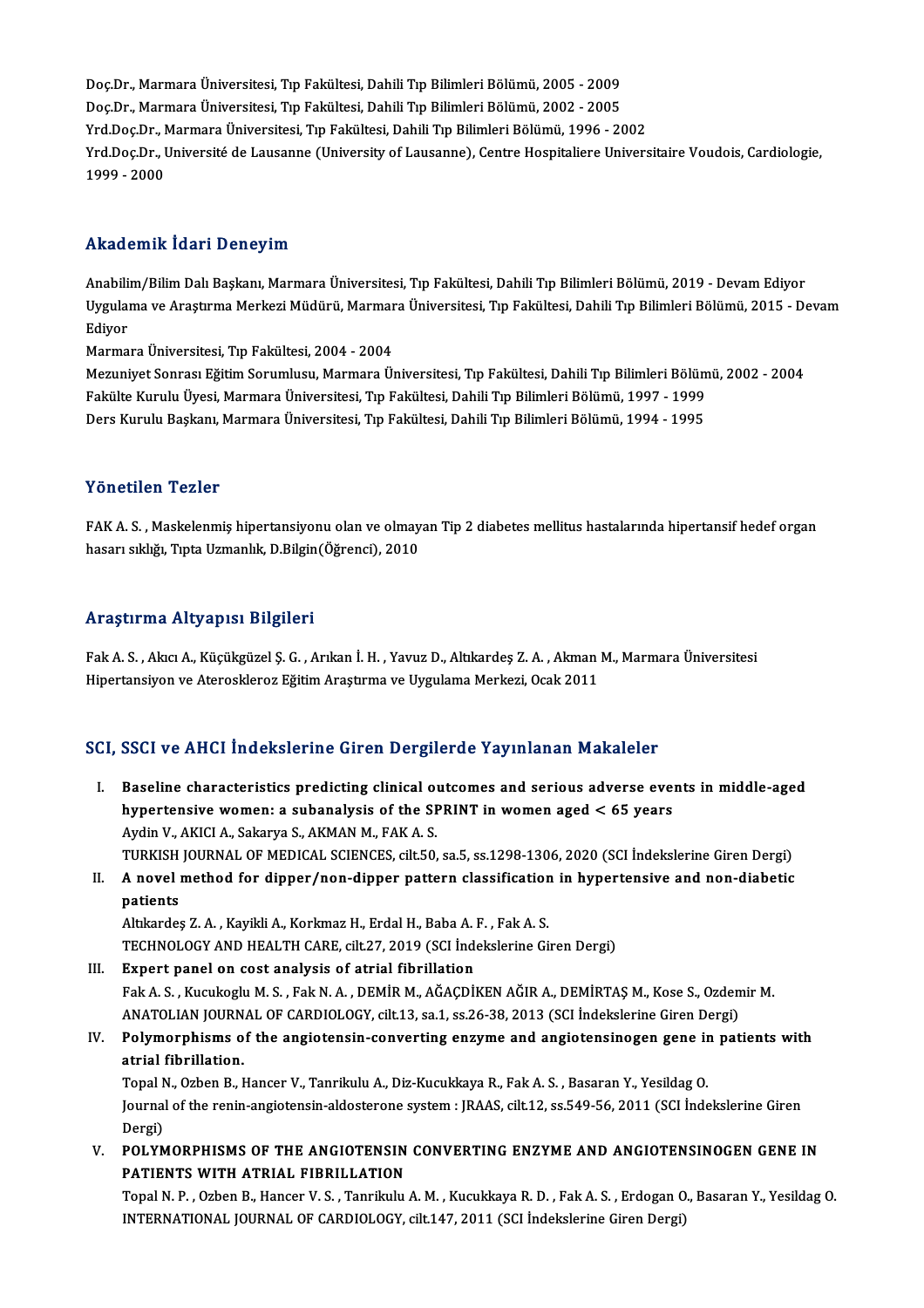| VI.    | Investigation of the Association Between Dopamine D1 Receptor Gene Polymorphisms and Essential                          |
|--------|-------------------------------------------------------------------------------------------------------------------------|
|        | Hypertension in a Group of Turkish Subjects                                                                             |
|        | Orun O., Nacar C., Cabadak H., Tiber P., Dogan Y., Guneysel O., Fak A. S., Kan B.                                       |
|        | CLINICAL AND EXPERIMENTAL HYPERTENSION, cilt.33, sa.6, ss.418-421, 2011 (SCI İndekslerine Giren Dergi)                  |
| VII.   | The Role of G Protein beta 3 Subunit Polymorphisms C825T, C1429T, and G5177A in Turkish                                 |
|        | Subjects with Essential Hypertension                                                                                    |
|        | CABADAK H., ORUN O., NACAR C., Dogan Y., Guneysel O., FAK A. S., KAN B.                                                 |
|        | CLINICAL AND EXPERIMENTAL HYPERTENSION, cilt.33, sa.3, ss.202-208, 2011 (SCI İndekslerine Giren Dergi)                  |
| VIII.  | Perindopril decreases P wave dispersion in patients with stage 1 hypertension                                           |
|        | ÖZBEN SADIÇ B., Sumerkan M., Tanrikulu A. M., Papila-Topal N., FAK A. S., Toprak A.                                     |
|        | JOURNAL OF THE RENIN-ANGIOTENSIN-ALDOSTERONE SYSTEM, cilt.10, sa.2, ss.85-90, 2009 (SCI İndekslerine                    |
|        | Giren Dergi)                                                                                                            |
| IX.    | P Wave Dispersion Increases during Hemodialysis Sessions                                                                |
|        | ÖZBEN SADIÇ B., Toprak A., KOÇ M., Sumerkan M., Tanrikulu A. M., Papila-Topal N., Kefeli U. S., Cincin A. A., Baykan    |
|        | O, FAK A.S.                                                                                                             |
|        | NEPHRON CLINICAL PRACTICE, cilt.112, sa.3, 2009 (SCI İndekslerine Giren Dergi)                                          |
| Х.     | Angiotensin-converting enzyme gene polymorphism in arrhythmogenic right ventricular dysplasia: is                       |
|        | DD genotype helpful in predicting syncope risk?                                                                         |
|        | ÖZBEN SADIÇ B., Altun I., Hancer V. S., Bilge A. K., Tanrikulu A. M., Diz-Kucukkaya R., FAK A. S., Yilmaz E., Adalet K. |
|        | JOURNAL OF THE RENIN-ANGIOTENSIN-ALDOSTERONE SYSTEM, cilt.9, sa.4, ss.215-220, 2008 (SCI Indekslerine                   |
|        | Giren Dergi)                                                                                                            |
| XI.    | Echocardiographic evaluation of cardiac diastolic function in patients with rheumatoid arthritis: 5                     |
|        | years of follow-up                                                                                                      |
|        | Yazici D., TOKAY TARHAN S., Aydin S., Toprak A., Inanc N., Khan S. R., FAK A. S., Direskeneli H.                        |
|        | Clinical Rheumatology, cilt.27, sa.5, ss.647-650, 2008 (SCI Expanded İndekslerine Giren Dergi)                          |
| XII.   | The acute effect of cardiac pacing mode on endothelial vasodilation: Prospective, double-blind,                         |
|        | cross-over, comparative clinical study                                                                                  |
|        | FAK A. S., ÖZBEN SADIÇ B., Toprak A., Cincin A. A., Papila N., Tanrikulu M. A., Oktay A.                                |
|        | PACE-PACING AND CLINICAL ELECTROPHYSIOLOGY, cilt.31, sa.3, ss.327-332, 2008 (SCI İndekslerine Giren Dergi)              |
| XIII.  | Inferior vena caval tumor thrombus extending into the right atrium in a patient with pancreatic                         |
|        | cancer                                                                                                                  |
|        | Ozben B., Papila N., Tanrikulu M. A., Bayalan F., Fak A. S., Oktay A.                                                   |
|        | JOURNAL OF THROMBOSIS AND THROMBOLYSIS, cilt.24, sa.3, ss.317-321, 2007 (SCI İndekslerine Giren Dergi)                  |
| XIV.   | A huge right atrium in a patient with ankle edema                                                                       |
|        | FAK A. S., Papila N., Tanrikulu A., Sagdic B. O., Oktay A.                                                              |
|        | ANADOLU KARDIYOLOJI DERGISI-THE ANATOLIAN JOURNAL OF CARDIOLOGY, cilt.7, sa.3, ss.357, 2007 (SCI                        |
|        | İndekslerine Giren Dergi)                                                                                               |
| XV.    | Interaction between C-Reactive Protein and Endothelin-1 in Coronary Artery Disease                                      |
|        | Gemici G., Erdim R., TOKAY TARHAN S., Tezcan H., FAK A. S., Oktay A.                                                    |
|        | CARDIOLOGY, cilt.107, sa.4, ss.340-344, 2007 (SCI İndekslerine Giren Dergi)                                             |
| XVI.   | The effect of postmenopausal hormone therapy with or without folic acid supplementation on serum                        |
|        | homocysteine level.                                                                                                     |
|        | Toprak A., Erenus M., Ilhan A., Haklar G., Fak A. S., Oktay A.                                                          |
|        | Climacteric : the journal of the International Menopause Society, cilt.8, sa.3, ss.279-86, 2005 (SCI İndekslerine Giren |
|        | Dergi)                                                                                                                  |
| XVII.  | QT dispersion in type 2 diabetic patients with altered diurnal blood pressure rhythm                                    |
|        | Deyneli O., Ersoz H., Yavuz D., Fak A. S., Akalin S.                                                                    |
|        | DIABETES OBESITY & METABOLISM, cilt.7, sa.2, ss.136-143, 2005 (SCI İndekslerine Giren Dergi)                            |
| XVIII. | Peripartum cardiomyopathy presenting with repetitive monomorphic ventricular tachycardia                                |
|        | Gemici G., Tezcan H., Fak A. S., Oktay A.                                                                               |
|        | PACE-PACING AND CLINICAL ELECTROPHYSIOLOGY, cilt.27, sa.4, ss.557-558, 2004 (SCI İndekslerine Giren Dergi)              |
|        |                                                                                                                         |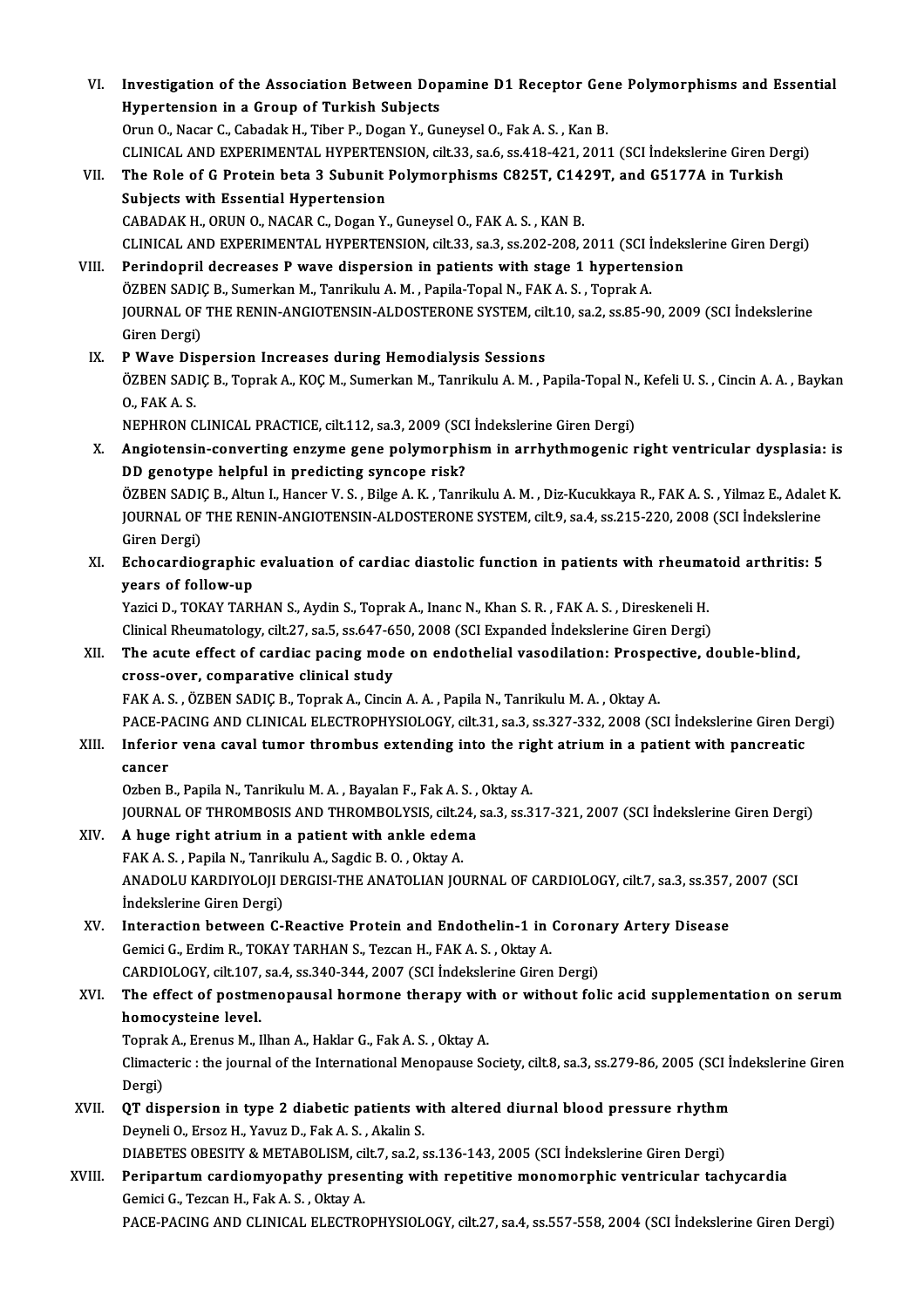| XIX.    | QT dispersion increases during intubation in patients with coronary artery disease                     |
|---------|--------------------------------------------------------------------------------------------------------|
|         | Ay B., Fak A. S., Toprak A., Gogus Y., Oktay A.                                                        |
|         | JOURNAL OF ELECTROCARDIOLOGY, cilt.36, sa.2, ss.99-104, 2003 (SCI Indekslerine Giren Dergi)            |
| XX.     | Acute stroke increases QT dispersion in patients without known cardiac diseases                        |
|         | Afsar N., Fak A. S., Metzger J., Van Melle G., Kappenberger L., Bogousslavsky J.                       |
|         | ARCHIVES OF NEUROLOGY, cilt.60, sa.3, ss.346-350, 2003 (SCI Indekslerine Giren Dergi)                  |
| XXI.    | Coronary stent implantation in Behcet's disease                                                        |
|         | Tezcan H., Yavuz S., Fak A. S., Aker U., Direskeneli H.                                                |
|         | CLINICAL AND EXPERIMENTAL RHEUMATOLOGY, cilt.20, sa.5, ss.704-706, 2002 (SCI İndekslerine Giren Dergi) |
| XXII.   | QT dispersion in renal transplant recipients                                                           |
|         | Koc M., Toprak A., Ozener I., Bihorac A., Tezcan H., Fak A. S., Akoglu E.                              |
|         | NEPHRON, cilt.91, sa.2, ss.250-254, 2002 (SCI İndekslerine Giren Dergi)                                |
| XXIII.  | Measurement of myocardial fractional flow reserve during coronary angioplasty in infarct related       |
|         | and non-infarct related coronary artery lesions                                                        |
|         | Caymaz O., Tezcan H., Fak A. S., Toprak A., Tokay S., Oktay A.                                         |
|         | EUROPEAN HEART JOURNAL, cilt.21, ss.515, 2000 (SCI Indekslerine Giren Dergi)                           |
| XXIV.   | Correlation of myocardial fractional flow reserve with thallium-201 SPECT imaging in intermediate-     |
|         | severity coronary artery lesions                                                                       |
|         | Caymaz O., Fak A. S., Tezcan H., Inanir S., Toprak A., Tokay S., Turoglu T., Oktay A.                  |
|         | JOURNAL OF INVASIVE CARDIOLOGY, cilt.12, sa.7, ss.345-350, 2000 (SCI Indekslerine Giren Dergi)         |
| XXV.    | Measurement of myocardial fractional flow reserve during coronary angioplasty in infarct-related       |
|         | and non-infarct related coronary artery lesions                                                        |
|         | Caymaz O., Tezcan H., Fak A. S., Toprak A., Tokay S., Oktay A.                                         |
|         | JOURNAL OF INVASIVE CARDIOLOGY, cilt.12, sa.5, ss.236-241, 2000 (SCI İndekslerine Giren Dergi)         |
| XXVI.   | Effects of simvastatin only or in combination with continuous combined hormone replacement             |
|         | therapy on serum lipid levels in hypercholesterolaemic post-menopausal women                           |
|         | Fak A. S., Erenus M., Tezcan H., Caymaz O., Atagunduz P., Oktay S., Oktay A.                           |
|         | EUROPEAN HEART JOURNAL, cilt.21, sa.3, ss.190-197, 2000 (SCI İndekslerine Giren Dergi)                 |
| XXVII.  | Effects of a single dose of oral estrogen on left ventricular diastolic function in hypertensive       |
|         | postmenopausal women with diastolic dysfunction                                                        |
|         | Fak A. S., Erenus M., Tezcan H., Caymaz O., Oktay S., Oktay A.                                         |
|         | FERTILITY AND STERILITY, cilt.73, sa.1, ss.66-71, 2000 (SCI İndekslerine Giren Dergi)                  |
| XXVIII. | Additive effects of simvastatin and hormone replacement therapy in hypercholesterolemic                |
|         | postmenopausal women                                                                                   |
|         | Fak A. S., Erenus M., Tezcan H., Caymaz O., Atagunduz P., Tokay S., Toprak A., Oktay S., Oktay A.      |
|         | JOURNAL OF THE AMERICAN COLLEGE OF CARDIOLOGY, cilt.34, sa.1, ss.311-312, 1999 (SCI Indekslerine Giren |
|         | Dergi)                                                                                                 |
| XXIX.   | The effect of alpha interferon therapy and short-interval intradermal administration on response to    |
|         | hepatitis B vaccine in haemodialysis patients                                                          |
|         | Ozener C., Fak A. S., Avsar E., Cinar S., Lawrence R., Akoglu E.                                       |
|         | NEPHROLOGY DIALYSIS TRANSPLANTATION, cilt.14, sa.5, ss.1339-1340, 1999 (SCI İndekslerine Giren Dergi)  |
| XXX.    | <b>COLCHICINE AND SECONDARY AMYLOIDOSIS</b>                                                            |
|         | FAK A S , OZENER C , AKOGLU E                                                                          |
|         | ANNALS OF INTERNAL MEDICINE, cilt.117, sa.9, ss.795-796, 1992 (SCI İndekslerine Giren Dergi)           |

### Diğer Dergilerde Yayınlanan Makaleler

Iger Dergilerde Yayınlanan Makaleler<br>I. The role of myocardial performance index and Nt-proBNP levels as a marker of heart dysfunction in<br>Repeated bis simbotic patients n Bergherde ruy iniunum Fre<br>The role of myocardial perform<br>nonalcoholic cirrhotic patients<br>TOKAV TABHAN S. Vilmar Fre F. Fl The role of myocardial performance index and Nt-proBN<br>nonalcoholic cirrhotic patients<br>TOKAY TARHAN S., Yilmaz Enc F., EREN F., FAK A. S. , Ozdogan O.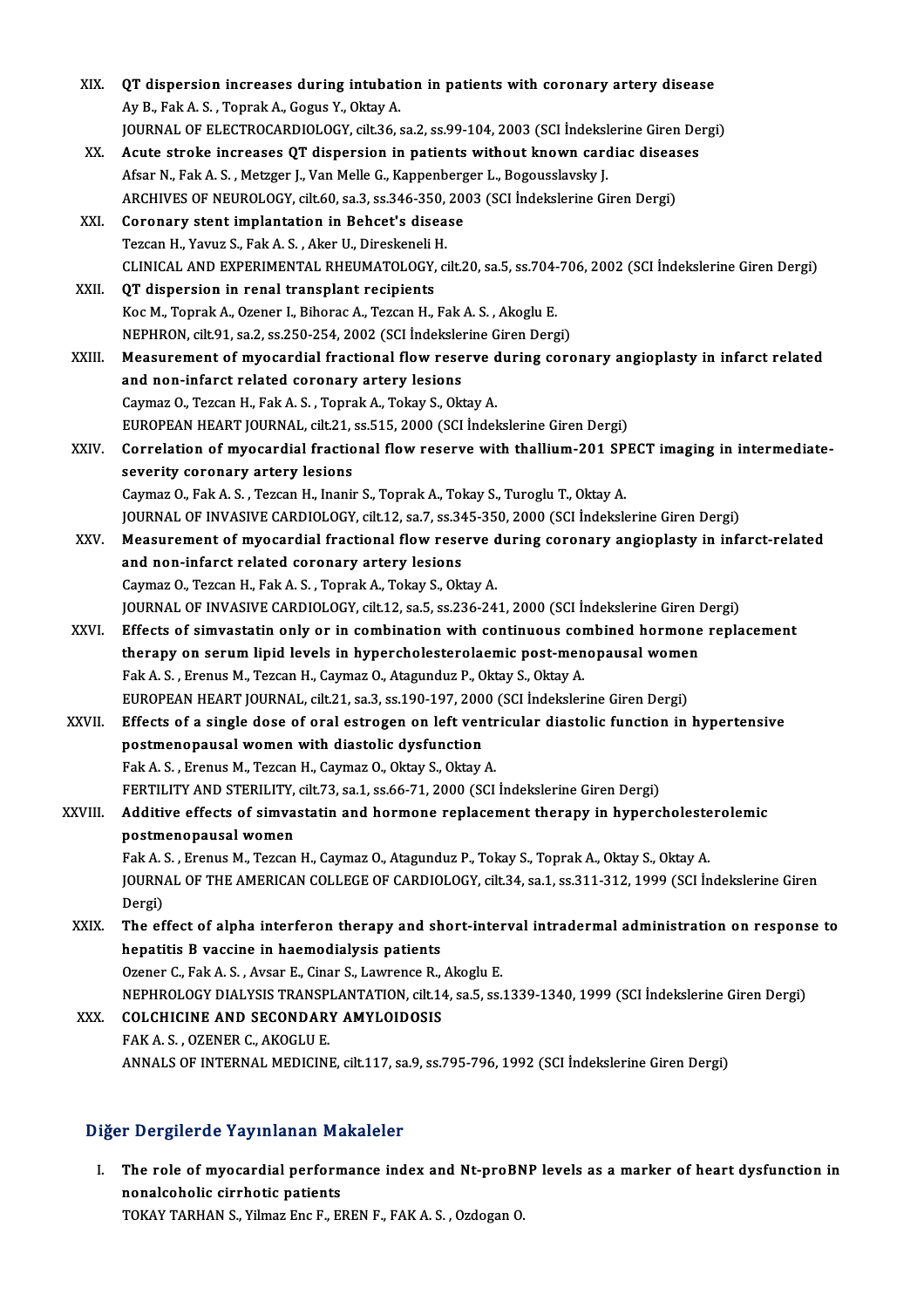MARMARA MEDICAL JOURNAL, cilt.35, sa.1, ss.10-16, 2022 (ESCI İndekslerine Giren Dergi)<br>Evaluation of websites reashed using Coogle in the modern digital era related to

II. Evaluation of websites reached using Google in the modern digital era related to approach to cholesterol MARMARA M<br>Evaluation<br>cholesterol<br>Havinagh: M Evaluation of websites reached using Google in the modern digital era related to approacholesterol<br>cholesterol<br>Hayiroglu M. I. , Cinier G., Keser N., Uzun M., Karagoz A., FAK A. S. , Okuyan E., Altundas C., Tekkesin I.<br>TUR

TURK KARDIYOLOJI DERNEGI ARSIVI-ARCHIVES OF THE TURKISH SOCIETY OF CARDIOLOGY, cilt.48, sa.6, ss.576-<br>584, 2020 (ESCI İndekslerine Giren Dergi) Hayiroglu M. I. , Cinier G., Keser N., Uzun M.<br>TURK KARDIYOLOJI DERNEGI ARSIVI-ARCI<br>584, 2020 (ESCI İndekslerine Giren Dergi)<br>Investigation of drug use in essential TURK KARDIYOLOJI DERNEGI ARSIVI-ARCHIVES OF THE TURKISH SOCIETY OF CARDIOLOGY, cilt.48, sa.6<br>584, 2020 (ESCI İndekslerine Giren Dergi)<br>III. Investigation of drug use in essential hypertension patients with or without cardi

584, 2020 (ES<br>Investigation<br>comorbidity<br>PAVPAM D. A Investigation of drug use in essential hypertension patients with or with<br>comorbidity<br>BAYRAM D., AYDIN V., SEL O. C. , FAK A. S. , AKMAN M., ALTIKARDEŞ Z. A. , AKICI A.<br>Dokuz Evlül Üniversitesi Tın Fakültesi Dergisi 2020 (

comorbidity<br>BAYRAM D., AYDIN V., SEL O. C. , FAK A. S. , AKMAN M., ALTIKARDEŞ Z. A. , AKICI A.<br>Dokuz Eylül Üniversitesi Tıp Fakültesi Dergisi, 2020 (Diğer Kurumların Hakemli Dergileri)<br>Yoni Bir Yaklasımla Gons Biraylarda K

- BAYRAM D., AYDIN V., SEL O. C. , FAK A. S. , AKMAN M., ALTIKARDEŞ Z. A. , AKICI A.<br>Dokuz Eylül Üniversitesi Tıp Fakültesi Dergisi, 2020 (Diğer Kurumların Hakemli Dergileri)<br>IV. Yeni Bir Yaklaşımla Genç Bireylerde Kalp Sağl Dokuz Eylül Üniversitesi Tıp Fakültesi Dergisi, 2020 (Diğer<br>Yeni Bir Yaklaşımla Genç Bireylerde Kalp Sağlığı Tal<br>Altıkardeş Z. A. , Sarıkaya U., Bajgora M., Doğan B., Fak A. S.<br>International Journal of Advances in Engineer Yeni Bir Yaklaşımla Genç Bireylerde Kalp Sağlığı Takibi için Web ve Mobil Uygulama Geliştiril<br>Altıkardeş Z. A. , Sarıkaya U., Bajgora M., Doğan B., Fak A. S.<br>International Journal of Advances in Engineering and Pure Scienc Altıkardeş Z. A. , Sarıkaya U., Bajgora M., Doğan B., Fak A. S.<br>International Journal of Advances in Engineering and Pure Sciences, cilt.31, sa.4, ss.328-335, 2019 (Diğer<br>Kurumların Hakemli Dergileri) International Journal of Advances in Engineering and Pure Sciences, cilt.31, sa.4, ss.328-335, 2019 (Diğer<br>Kurumların Hakemli Dergileri)<br>V. Performance evaluation of classification algorithms by excluding the most relevant
- Kurumların Hakemli Dergileri)<br>Performance evaluation of classification algorithms by exclu<br>dipper non dipper pattern estimation in Type 2 DM patients<br>Altliandes 7 A. Endel H. Boba A.E. Esk A.S. Korlmer H. Performance evaluation of classification algorithms<br>dipper non dipper pattern estimation in Type 2 DM<br>Altıkardeş Z.A., Erdal H., Baba A.F., Fak A.S., Korkmaz H.<br>International Journal of Computer Information Systems on dipper non dipper pattern estimation in Type 2 DM patients<br>Altıkardeş Z. A. , Erdal H., Baba A. F. , Fak A. S. , Korkmaz H.<br>International Journal of Computer Information Systems and Industrial Management Applications, cilt Altıkardeş Z.A., Erdal H., Baba A.F., Fak A.S., Korkmaz H. International Journal of Computer Information Systems and Industrial Management Applications, cilt.8, ss.247-256<br>2016 (Diğer Kurumların Hakemli Dergileri)<br>VI. Association of Agt Gnb3 and Enos gene polymorphismswith cardiov
- 2016 (Diğer Kurumların Hakemli Dergileri)<br>Association of Agt Gnb3 and Enos gene<br>population withessential hypertension<br>MECA TIPEP P. OPIJN O. KOCAKAYA O. NAC Association of Agt Gnb3 and Enos gene polymorphismswith cardiovascul<br>population withessential hypertension<br>MEGA TIBER P., ORUN O., KOCAKAYA O., NACAR C., CABADAK H., FAK A. S. , KAN B.<br>Eyn Clu Cardiol. silt 20, 2014 (Dižer population withessential hypertension<br>MEGA TİBER P., ORUN O., KOCAKAYA O., NACAR C., CABADAK H., FAK A. S. , KAN B.<br>Exp Clın Cardıol, cilt.20, 2014 (Diğer Kurumların Hakemli Dergileri)

### Kitap & Kitap Bölümleri

itap & Kitap Bölümleri<br>I. Acil Hipertansiyona İlk Yaklaşım<br>FAKA S Acil Hipe<br>Acil Hipe<br>FAK A. S. Acil Hipertansiyona İlk Yaklaşım<br>FAK A. S.<br>Acil Hastaya ilk Yaklaşım, Cemal Cingi, Editör, Sebad Yayınları, Eskişehir, ss.83-100, 2019<br>EKC Alrıl Natları FAK A. S.<br>Acil Hastaya ilk Yal<br>II. **EKG Akıl Notları**<br>FAK A. S.

Acil Hasta<br>**EKG Ak**ıl<br>FAK A. S.<br>Günes Tu

GüneşTıpKkitabevleri, İstanbul,2015

III. Hipertansiyona İlk Yaklaşım FAKA.S.

Hipertansiyona İlk Yaklaşım<br>FAK A. S.<br>Acil Hastaya İlk Yaklaşım, Cemal Cingi, Editör, Sebad Yayınları, Eskişehir, ss.105-124, 2012<br>Kardiyovasküler Sistem Muayenesi Acil Hasta<br><mark>Kardiyo</mark><br>FAK A. S.<br>Vetiskind

## IV. Kardiyovasküler Sistem Muayenesi<br>FAK A. S.

Kardiyovasküler Sistem Muayenesi<br>FAK A. S.<br>Yetişkinde Fizik Muayene Temel Yöntemler, Dilek Gogas Yavuz, Çetin Özener, Editör, Marmara Üniversitesi, FAK A. S.<br>Yetişkinde Fizik Muayene<br>İstanbul, ss.23-33, 2011<br>20il bastava yaklasım Yetişkinde Fizik Muayene<br>İstanbul, ss.23-33, 2011<br>V. acil hastaya yaklaşım<br>CETİNER M. CEVHAN B

İstanbul, ss.23-33, 2011<br>acil hastaya yaklaşım<br>ÇETİNER M., CEYHAN B., FAK A. S. , KOÇ M., ARIKAN İ. H. , DEYNELİ O., YAVUZ D.<br>ege basım, 2009 acil hastaya yal<br>ÇETİNER M., CEY<br>ege basım, 2009<br>Senken CETINER<br>ege basır<br>VI. Senkop

ege basın<br>S<mark>enkop</mark><br>FAK A. S.<br>Asil Hests

**Senkop**<br>FAK A. S.<br>Acil Hastaya Yaklaşım, Dilek Gogas Yavuz, Lütfiye Mülazımoğlu, Editör, Marmara Üniversitesi, İstanbul, ss.225-228, FAK A<br>Acil H:<br>2009<br>Kardi Acil Hastaya Yaklaşım, Dilek Gogas Y<br>2009<br>VII. Kardiyopulmoner Resüsitasyon<br>EAKA S 2009<br>Kardiyo<sub>]</sub><br>FAK A. S.<br>Asil Hests

Kardiyopulmoner Resüsitasyon<br>FAK A. S.<br>Acil Hastaya Yaklaşım, Dilek Gogas Yavuz, Lütfiye Mülazımoğlu, Editör, Marmara Üniversitesi, İstanbul, ss.220-224, FAK<br>Acil F<br>2009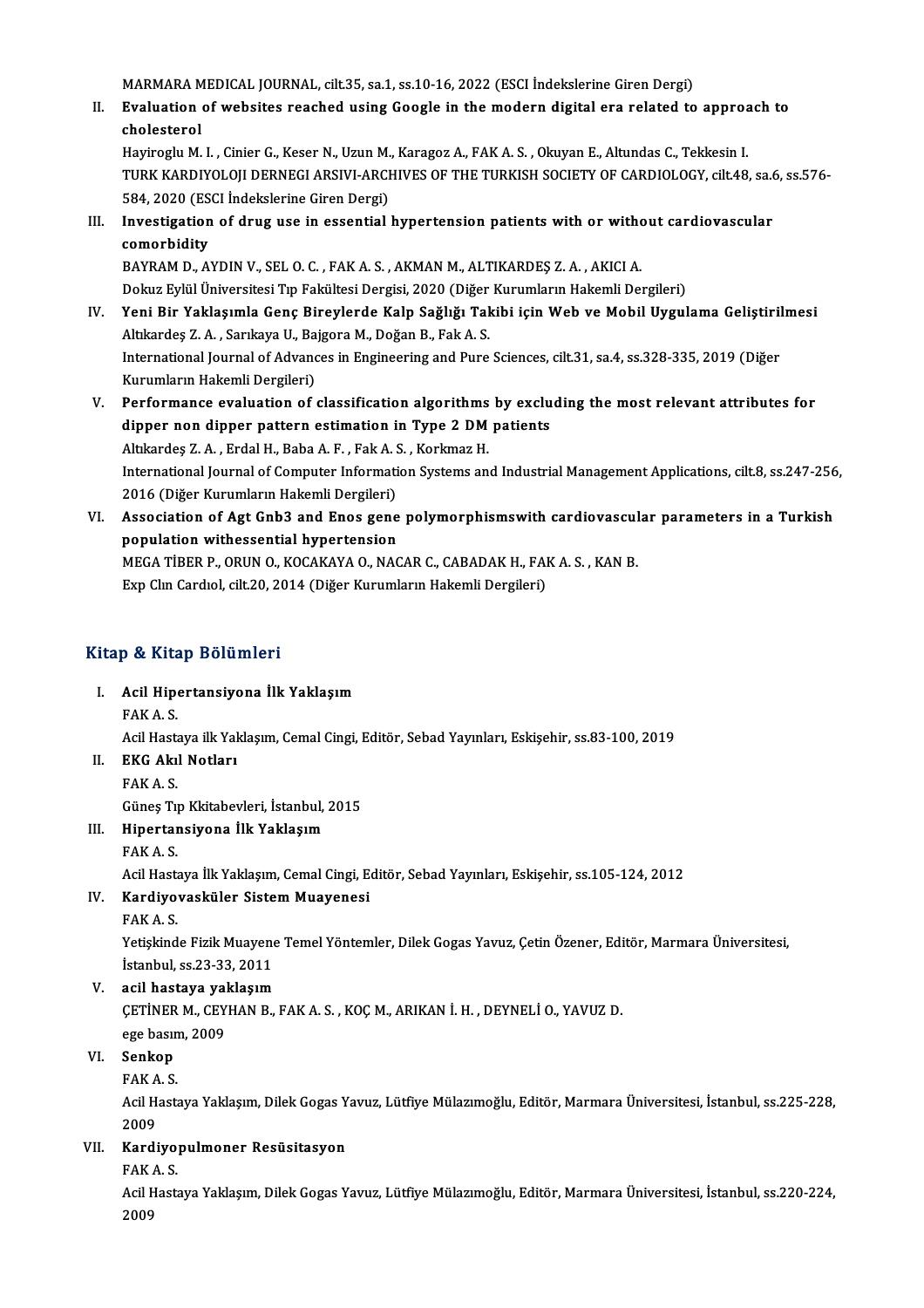## VIII. Hipertansif Atak<br>FAKA S

Hipertar<br>FAK A. S.<br>Asil Hests FAK A S

Acil Hastaya Yaklaşım, Dilek Gogas Yavuz, Lütfiye Mülazımoğlu, Editör, Marmara Üniversitesi, İstanbul, ss.208-210,<br>2009

## <sub>2009</sub><br>Hakemli Kongre / Sempozyum Bildiri Kitaplarında Yer Alan Yayınlar akemli Kongre / Sempozyum Bildiri Kitapla<br>I. Kardiyolojide Akıllı Cihazlar ve Uzaktan Takip

I. Kardiyolojide Akıllı Cihazlar ve Uzaktan Takip<br>Fak A.S. 19.UlusalAileHekimliğiKongresi, İstanbul,Türkiye,29Ekim-01Kasım2020, cilt.1, ss.36-37 Fak A. S.<br>19. Ulusal Aile Hekimliği Kongresi, İstanbul, Türkiye, 29 Ekim - 01 Kasım 2020, cilt.1, ss.36-37<br>II. Innovative technologies for atrial fibrillation detection: what is the role of artificial intelligence?<br>Fak 19. Ulusa<br>Innovat<br>Fak A. S.<br>MEDICP Innovative technologies for atrial fibrillation detection: what is the role of a<br>Fak A. S.<br>MEDICRES 2020 GOOD CARDIOLOGY RESEARCH, İstanbul, Türkiye, 24 - 31 Ekim 2020<br>Predistors of serious adverse events in < 65 year, ase Fak A. S.<br>MEDICRES 2020 GOOD CARDIOLOGY RESEARCH, İstanbul, Türkiye, 24 - 31 Ekim 2020<br>III. Predictors of serious adverse events in < 65-year-aged hypertensive women: A sub-analysis of the<br>SPRINT MEDICRES 2020 GOOD CARDIOLOGY RESEARCH, İstanbul, Türkiye, 24 - 31 Ekim 2020 Aydin V., AKICI A., Sakarya S., AKMAN M., FAK A. S. SPRINT<br>Aydin V., AKICI A., Sakarya S., AKMAN M., FAK A. S.<br>Annual Meeting of the British-Pharmacological-Society, Edinburgh, Saint Helena, 15 - 17 Aralık 2019, cilt.86, Aydin V<br>Annual M<br>ss.1180<br>Predict Annual Meeting of the British-Pharmacological-Society, Edinburgh, Saint Helena, 15 - 17 Aralık 2019, cilt.86,<br>ss.1180<br>IV. Predictors of serious adverse events in 65-year aged hypertensive women: a sub-analysis of the<br>sppIN ss 1180<br>Predicto<br>SPRINT.<br>Avdua V Predictors of serious adverse events in 65-ye.<br>SPRINT.<br>Aydın V., AKICI A., SAKARYA S., AKMAN M., FAK A. S.<br>PPS Pharmaselegy, 15, 17 December 2019, 15, 17, 4 SPRINT.<br>Aydın V., AKICI A., SAKARYA S., AKMAN M., FAK A. S.<br>BPS Pharmacology, 15-17 December 2019, 15 - 17 Aralık 2019 Aydın V., AKICI A., SAKARYA S., AKMAN M., FAK A. S.<br>BPS Pharmacology, 15-17 December 2019, 15 - 17 Aralık 2019<br>V. Diş çürüğü tanılı reçetelere birinci basamakta yazılan ilaçların incelenmesi. .<br>Aydın V. AKICI A. SAKARYA S. Aydın V., AKICI A., SAKARYA S., AKMAN M., FAK A. S. Diş çürüğü tanılı reçetelere birinci basamakta yazılan ilaçların i<br>Aydın V., AKICI A., SAKARYA S., AKMAN M., FAK A. S.<br>Uluslararası, 21. Ulusal Halk Sağlığı Kongresi, 2019, 26 - 30 Kasım 2019<br>Evamination of generis drug pr Aydın V., AKICI A., SAKARYA S., AKMAN M., FAK A. S.<br>Uluslararası, 21. Ulusal Halk Sağlığı Kongresi, 2019, 26 - 30 Kasım 2019<br>VI. Bxamination of generic drug prescribing in primary health care institutions in Turkey.<br>Aydın Uluslararası, 21. Ulusal Halk Sağlığı Kongresi, 2019, 26 - 30 Kasım 2019<br>Examination of generic drug prescribing in primary health care<br>Aydın V., AKICI A., SAKARYA S., AKMAN M., FAK A. S.<br>12th Annual NorPEN Meeting 2019, 1 Examination of generic drug prescribing in primal<br>Aydın V., AKICI A., SAKARYA S., AKMAN M., FAK A. S.<br>12th Annual NorPEN Meeting 2019, 14 - 15 Kasım 2019<br>Seğlik disi alanlardaki üniversite öğrengilerinin ka Aydın V., AKICI A., SAKARYA S., AKMAN M., FAK A. S.<br>12th Annual NorPEN Meeting 2019, 14 - 15 Kasım 2019<br>VII. Sağlık dışı alanlardaki üniversite öğrencilerinin kardiyovasküler risk bilgi düzeylerinin beslenme<br>tutumlarıy 12th Annual NorPEN<br>Sağlık dışı alanlarda<br>tutumlarıyla ilişkisi.<br>Aydın V. AKMAN M. A tutumlarıyla ilişkisi.<br>Aydın V., AKMAN M., AKICI A., ALTIKARDEŞ Z. A. , FAK A. S. 13.AileHekimliğiGüzOkulu 16-20Ekim2019,Türkiye,16 -20Ekim2019 VIII. Orta yaşlı hipertansif kadınlarda kardiyovasküler olayların prediktif faktörlerinin incelenmesi: 13. Aile Hekimliği Güz Okulu 16-20 Ekim 2019, Türkiye, 16 - 20 E<br>Orta yaşlı hipertansif kadınlarda kardiyovasküler olaylar<br>SPRINT çalışmasındaki 65 yaş kadınlara ait bir alt analiz.<br>Ardın V. AKMAN M. AKIÇLA, ALTIKAPDES 7 A Orta yaşlı hipertansif kadınlarda kardiyovasküler ol<br>SPRINT çalışmasındaki 65 yaş kadınlara ait bir alt al<br>Aydın V., AKMAN M., AKICI A., ALTIKARDEŞ Z.A. , FAK A. S.<br>12. Aile Hekimliği Cüz Olarlu 16.20 Ekim 2019 Türkiye 16. Aydın V., AKMAN M., AKICI A., ALTIKARDEŞ Z. A., FAK A. S.<br>13. Aile Hekimliği Güz Okulu 16-20 Ekim 2019, Türkiye, 16 - 20 Ekim 2019 IX. Sağlık Dışı Alanlardaki Üniversite Öğrencilerinin Kardiyovasküler Risk Bilgi Düzeylerinin Beslenme Tutumlarıyla İlişkisi Sağlık Dışı Alanlardaki Üniversite Öğrencilerinin Kar<br>Tutumlarıyla İlişkisi<br>AYDIN V., AKMAN M., AKICI A., ALTIKARDEŞ Z. A. , FAK A. S.<br>12. Aile Hekimliği Cüz Okulu, Türkiye 16., 20 Ekim 2019 <mark>Tutumlarıyla İlişkisi</mark><br>AYDIN V., AKMAN M., AKICI A., ALTIKARDEŞ Z. A. , FAK A<br>13. Aile Hekimliği Güz Okulu, Türkiye, 16 - 20 Ekim 2019<br>Dijital Uygulamalar Kardiyalaide Tanı ve Tadayiye AYDIN V., AKMAN M., AKICI A., ALTIKARDEŞ Z. A. , FAK A. S.<br>13. Aile Hekimliği Güz Okulu, Türkiye, 16 - 20 Ekim 2019<br>X. Dijital Uygulamalar Kardiyolojde Tanı ve Tedaviye Ne getiriyor ?<br>FAK A S 13. Aile Hekimliği Güz Okulu, Türkiye, 16 - 20 Ekim 2019<br>Dijital Uygulamalar Kardiyolojde Tanı ve Tedaviye<br>FAK A. S.<br>35. Uluslararası Kardiyoloji Kongresi, 03 Ekim 2019 Dijital Uygulamalar Kardiyolojde Tanı ve Teda<br>FAK A. S.<br>35. Uluslararası Kardiyoloji Kongresi, 03 Ekim 2019<br>The evaluation of the websites reached via se FAK A. S.<br>35. Uluslararası Kardiyoloji Kongresi, 03 Ekim 2019<br>XI. The evaluation of the websites reached via google for cholesterol management in modern-day<br>digitalized are 35. Uluslararası l<br>The evaluation<br>digitalized era The evaluation of the websites reached via google<br>digitalized era<br>FAK A. S., KESER N., UZUN M., OKUYAN E., TEKKEŞİN A. İ.<br>25 Hurelerarea: Kardiyalaji Kangresi 2, 06 Ekim 2010 digitalized era<br>FAK A. S. , KESER N., UZUN M., OKUYAN E., TEKKEŞİN A. İ.<br>35. Uluslararası Kardiyoloji Kongresi, 3 - 06 Ekim 2019 FAK A. S. , KESER N., UZUN M., OKUYAN E., TEKKEŞİN A. İ.<br>35. Uluslararası Kardiyoloji Kongresi, 3 - 06 Ekim 2019<br>XII. Investigation of antithrombotic drug utilization in patients with atrial fibrillation<br>SEL O. G. AVDIN V. 35. Uluslararası Kardiyoloji Kongresi, 3 - 06 Ekim 2019<br>Investigation of antithrombotic drug utilization in patients with<br>SEL O. C. , AYDIN V., FAK A. S. , BAYRAM D., ALTIKARDEŞ Z. A. , AKICI A.<br>25. Uluslararası Katılımlı Investigation of antithrombotic drug utilization in patients with atrial fibrill<br>SEL O. C. , AYDIN V., FAK A. S. , BAYRAM D., ALTIKARDEȘ Z. A. , AKICI A.<br>35. Uluslararası Katılımlı Türk Kardiyoloji Kongresi, Antalya, Türki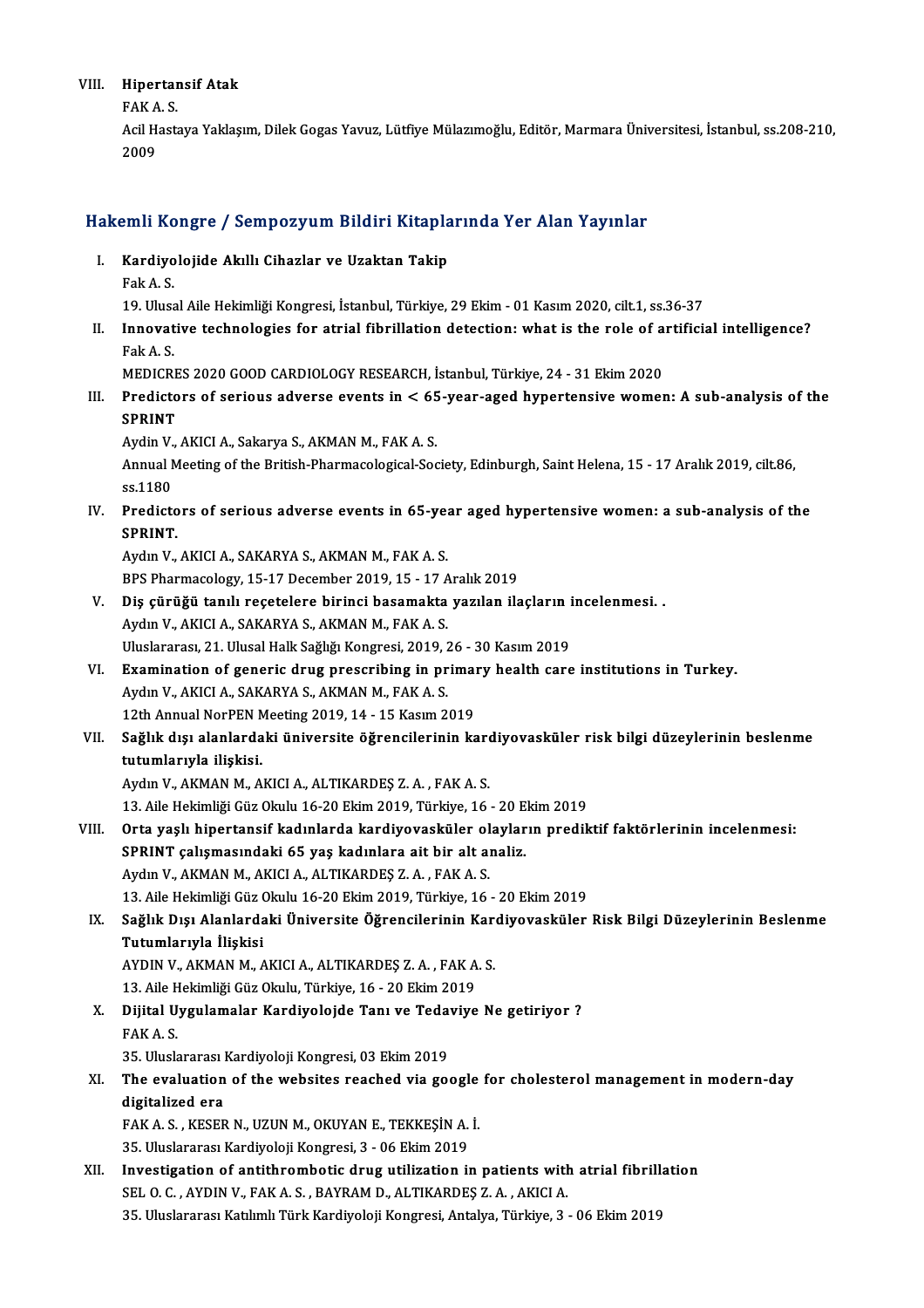| XIII.  | Cardiovascular risk factors among undergraduate students                                                       |
|--------|----------------------------------------------------------------------------------------------------------------|
|        | AYDIN V., AKMAN M., AKICI A., YAVUZ D., ALTIKARDEŞ Z. A., FAK A. S.                                            |
|        | 24th WONCA Europe Conference, Bratislava, Slovakya, 26 - 29 Haziran 2019                                       |
| XIV.   | Investigation of drug utilization in patients with dyslipidemia                                                |
|        | Bayram D., SEL O. C., Aydin V., FAK A. S., Altikardes A., AKICI A.                                             |
|        | 14th Congress of the European-Association-for-Clinical-Pharmacology-and-Therapeutics (EACPT), Stockholm,       |
|        | İsveç, 29 Haziran - 02 Temmuz 2019, cilt.75                                                                    |
| XV.    | Geleceğin Tıp Eğitimi                                                                                          |
|        | FAK A.S.                                                                                                       |
|        | Türk Kardiyoloji Derneği Kardiyobahar Kardiyoloji Güncellemesi, Türkiye, 07 Mart 2019                          |
| XVI.   | KARDİYOLOJİYE YENİDEN BAKIŞ                                                                                    |
|        | HAYIROĞLU M. İ., KALKAN M. E., FAK A. S., YEŞİLDAĞ O.                                                          |
|        | TKD-SBÜ KARDİYOLOJİ KIŞ GÜNLERİ GÜNCELLEME TOPLANTISI, Türkiye, 22 - 23 Şubat 2019                             |
| XVII.  | Kardiyolojiye Yeniden Bakış                                                                                    |
|        | TEKKEŞİN A. İ., FAK A. S., YEŞİLDAĞ O., KALKAN M. E., ÖZGÜL S., TUNCER M.                                      |
|        | Türk Kardiyoloji derneği Kardiyoloji Kış Günleri Güncelleme Toplantısı, Türkiye, 22 - 23 Şubat 2019            |
| XVIII. | Aspirin ve Primer Korunma                                                                                      |
|        | FAK A.S.                                                                                                       |
|        | 7. İç Hastalıkları Mezuniyet Sonrası Eğitim Kursu, Türkiye, 11 - 12 Ocak 2019                                  |
| XIX.   | Kronik iskemik kalp hastalığı bulunan hastaların ilaç kullanımının incelenmesi                                 |
|        | Bayram D., Sel O. C., Aydın V., Fak A. S., Altıkardeş Z. A., Akman M., Akıcı A.                                |
|        | 13. Aile Hekimliği Araştırma Günleri, Zonguldak, Türkiye, 15 - 17 Kasım 2018                                   |
| XX.    | Hipertansif hastalarda beta-blokerler ve RAS blokerlerinin kullanım oranlarının farklı yaş                     |
|        | gruplarında incelenmesi                                                                                        |
|        | Sel O. C., Bayram D., Aydın V., Şahin İ., Altıkardeş Z. A., Akman M., Akıcı A., Fak A. S.                      |
|        | 13. Aile Hekimliği Araştırma Günleri, Zonguldak, Türkiye, 15 - 17 Kasım 2018                                   |
| XXI.   | Esansiyel hipertansiyon tanılı hastaların ilaç kullanımının incelenmesi                                        |
|        | AKICI A., Bayram D., AKMAN M., FAK A. S., Aydın V., ALTIKARDEŞ Z. A., SEL O. C., Şahin İ.                      |
|        | Ulusal Marmara Eczacılık Kongresi, Türkiye, 14 - 16 Kasım 2018                                                 |
| XXII.  | Esansiyel hipertansiyon tanılı hastaların ilaç kullanımının incelenmesi                                        |
|        | Bayram D., Sel O. C., Aydın V., Şahin I., Altıkardeş Z. A., Akman M., Akıcı A., Fak A. S.                      |
|        | 2. ulusal marmara Eczacılık Kongresi, İstanbul, Türkiye, 14 - 16 Kasım 2018                                    |
| XXIII. | A Novel Method for Dipper/non-Dipper Pattern Prediction in Hypertension and non-Diabetic                       |
|        | Patients                                                                                                       |
|        | ALTIKARDEŞ Z. A., Kayıklı A., KORKMAZ H., ERDAL H., BABA A. F., FAK A. S.                                      |
|        | The 7th International Conference on Biomedical Engineering and Biotechnology, Nanjing, Çin, 22 - 25 Ekim 2018  |
| XXIV.  | Effects of a short-term rational pharmacotherapy course on the knowledge of primary care                       |
|        | physicians                                                                                                     |
|        | AKICI A., AKMAN M., Aydın V., Aksoy M., FAK A. S.                                                              |
|        | WONCA Europe Conference, 24 - 27 Mayıs 2018                                                                    |
| XXV.   | Hipertansif Hastalarda Beta-Blokerler ve RAS Blokerlerinin Kullanım Oranlarının Farklı                         |
|        | YaşGruplarında İncelenmesi                                                                                     |
|        | SEL O. C., BAYRAM D., AYDIN V., ŞAHİN İ., ALTIKARDEŞ Z. A., AKMAN M., AKICI A., FAK A. S.                      |
|        | 13. Aile Hekimliği Araştırma Günleri, Zonguldak, Türkiye, 15 - 07 Kasım 2018                                   |
| XXVI.  | Yenilikçi Bir Yaklaşım ile Marmara Üniversitesi Personeli Kalp Riski Taraması                                  |
|        | ALTIKARDEŞ Z. A. , DEYNELİ O., KÜÇÜKGÜZEL Ş. G. , AKICI A., AKMAN M., ARIKAN İ. H. , FAK A. S.                 |
|        | 3. Uluslararası İlaç ve Eczacılık Kongresi IVEK 2017, İstanbul, Türkiye, 26 - 29 Nisan 2017                    |
| XXVII. | Performance evaluation of classification algorithms by excluding the most relevant attributes for              |
|        | dipper/non-dipper pattern estimation in Type-2 DM patients                                                     |
|        | ALTIKARDEŞ Z.A., ERDAL H., BABA A.F., FAK A.S., Kokmaz H.                                                      |
|        | 15th International Conference on Intelligent Systems Design and Applications (ISDA), Marrakush, Fas, 14 Aralık |
|        |                                                                                                                |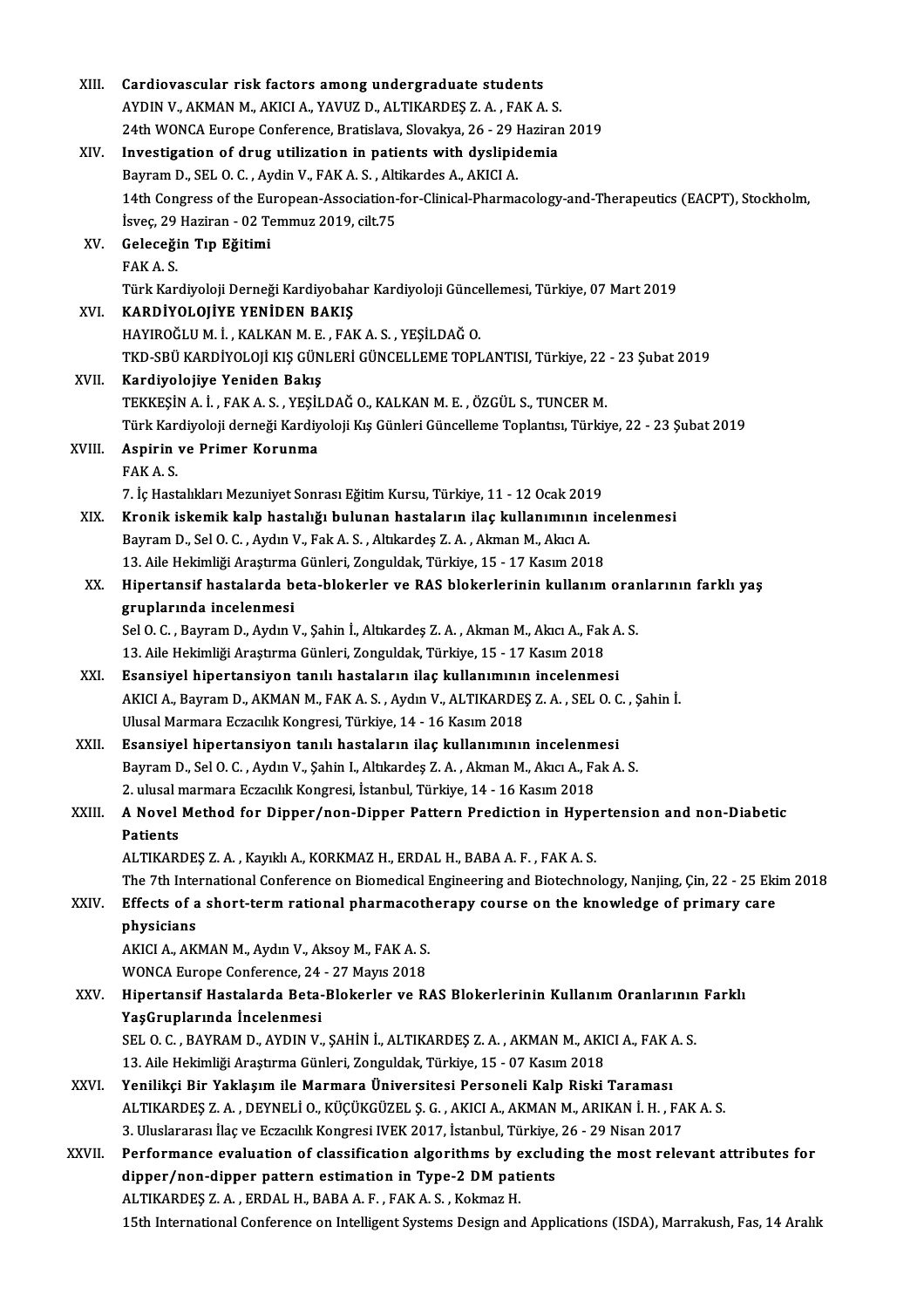|               | 2015, ss 665-672                                                                                                                                                                                                       |
|---------------|------------------------------------------------------------------------------------------------------------------------------------------------------------------------------------------------------------------------|
| XXVIII.       | Controversial issues in the Management of Arrythmias in Acute Coronary Syndrome                                                                                                                                        |
|               | FAK A S                                                                                                                                                                                                                |
|               | Venice Arrhythmias 2015, İtalya, 15 - 17 Ekim 2015                                                                                                                                                                     |
| XXIX.         | A Study to Classify Non-Dipper/Dipper Blood Pressure Pattern of Type 2 Diabetes Mellitus Patients<br>without Holter Device                                                                                             |
|               | ALTIKARDEȘ Z. A., ERDAL H., BABA A. F., Tezcan H., FAK A. S., KORKMAZ H.                                                                                                                                               |
|               | World Congress on Computer Applications and Information Systems (WCCAIS), Hammamet, Tunus, 17 - 19 Ocak<br>2014                                                                                                        |
| XXX.          | Esansiyel Hipertansiyonlu Bireylerde eNOS ve AGT Polimorfizm Sıklığının Belirlenmesi                                                                                                                                   |
|               | MEGA TIBER P., ORUN O., NACAR C., CABADAK H., FAK A. S., KAN B.                                                                                                                                                        |
|               | 25. Ulusal Biyofizik Kongresi, Trabzon, Türkiye, 24 - 27 Eylül 2013                                                                                                                                                    |
| <b>XXXI</b>   | ABPM Ölçümü Olmaksızın Karar Ağaçları Algoritması ile Non Dipper Dipper Öngörüsü<br>ALTIKARDES Z.A., ERDAL H., BABA A.F., FAK A.S.                                                                                     |
|               | IX. Ulusal Tıp Bilişimi Kongresi, Antalya, Türkiye, 15 - 17 Kasım 2012                                                                                                                                                 |
| XXXII.        | A Machine Learning Algorithm to Predict Non Dipper Blood Pressure Pattern Without the Use of 24                                                                                                                        |
|               | <b>Hour Blood Pressure Monitoring</b>                                                                                                                                                                                  |
|               | ALTIKARDEȘ Z. A., ERDAL H., BABA A. F., BİLGİN D., ONAT F., TOKAY S., DEYNELİ O., HAKAN T., FAK A. S., ÖZENER                                                                                                          |
|               | i c                                                                                                                                                                                                                    |
|               | 8th Mediterranean Meeting on Hypertension and Atherosclerosis International Congress, Muğla, Türkiye, 6 - 10                                                                                                           |
|               | <b>Nisan 2011</b>                                                                                                                                                                                                      |
| XXXIII.       | Dopamin D1 Reseptör Gen Polimorfizminin Esansiyel Hipertansiyon ile İlişkisinin Belirlenmesi<br>NACAR C., ORUN O., CABADAK H., DOĞAN Y., FAK A. S., GÜNEYSEL Ö., KAN B.                                                |
|               | 20. Ulusal Biyoloji Kongresi, Denizli, Türkiye, 21 - 25 Haziran 2010                                                                                                                                                   |
| XXXIV.        | Kalıcı kalp pili olan hastalarda pacing modunun endotel fonksiyonu üzerine olan etkisi<br>ÖZBEN SADIÇ B., TANRIKULU M. A., PAPİLA N., TOPRAK A., BAYKAN O., ÇİNÇİN A. A., KEFELİ U., SÜMERKAN M.,<br>FAK A S , OKTAY A |
|               | XXIII. Ulusal Kardiyoloji Kongresi, Antalya, Türkiye, 19 - 23 Ekim 2007, cilt.35, ss.101                                                                                                                               |
| XXXV.         | Evre 1 hipertansiyonu olan hastalarda perindopril tedavisinin p dalga dispersiyonu üzerine etkisi<br>ÖZBEN SADIÇ B., SÜMERKAN M., HÜNÜK B., TANRIKULU M. A., ÇİNÇİN A. A., PAPİLA N., BAYKAN O., FAK A. S.             |
|               | XXIII. Ulusal Kardiyoloji Kongresi, Antalya, Türkiye, 19 - 23 Ekim 2007, cilt.35                                                                                                                                       |
| <b>XXXVI</b>  | Kronik hemodiyaliz hastalarında hemodiyaliz seansının p dalga dispersiyonu üzerine etkisi                                                                                                                              |
|               | ÖZBEN SADIÇ B., SÜMERKAN M., KEFELİ U., TOPRAK A., KOÇ M., PAPİLA N., BAYKAN O., TANRIKULU M. A. , ÇİNÇİN                                                                                                              |
|               | A A , FAK A S , et al.                                                                                                                                                                                                 |
| <b>XXXVII</b> | XXIII. Ulusal Kardiyoloji Kongresi, Antalya, Türkiye, 19 - 23 Ekim 2007, cilt.35, ss.99<br>The effect of hemodialysis session on p wave dispersion in patients with chronic hemodialysis                               |
|               | ÖZBEN SADIÇ B., SÜMERKAN M., KEFELİ U., FAK A. S. , TOPRAK A., KOÇ M., PAPILA N., TANRIKULU M. A. , BAYKAN                                                                                                             |
|               | 0, CINCIN A.A.                                                                                                                                                                                                         |
|               | 13th World Congess on Heart Disease, Kanada, 28 - 31 Temmuz 2007, cilt.5, ss.45                                                                                                                                        |
| XXXVIII.      | The association of QT dispersion and high sensitivty C reactive protein levels in hemodialysis                                                                                                                         |
|               | patients                                                                                                                                                                                                               |
|               | OKTAY A., FAK A. S., ÇİNÇİN A. A., TOPRAK A., KOÇ M., BAYKAN O., TANRIKULU M. A., PAPİLA N., SÜMERKAN M.,<br>ÖZBEN SADIÇ B                                                                                             |
|               | 34th International Congress on Electrocardiology, İstanbul, Türkiye, 27 - 30 Haziran 2007, cilt.40, ss.59                                                                                                              |
| <b>XXXIX</b>  | Acute effect of pacing mode on endothelial function in patients with cardiac pacemakers<br>FAK A. S., ÖZBEN SADIÇ B., TOPRAK A., TANRIKULU M. A., PAPİLA N., ÇİNÇİN A. A., SÜMERKAN M., BAYKAN O.,                     |
|               | OKTAY A.                                                                                                                                                                                                               |
|               | 34th International Congress on Electrocardiology, İstanbul, Türkiye, 27 - 30 Haziran 2007, cilt.40, ss.73                                                                                                              |